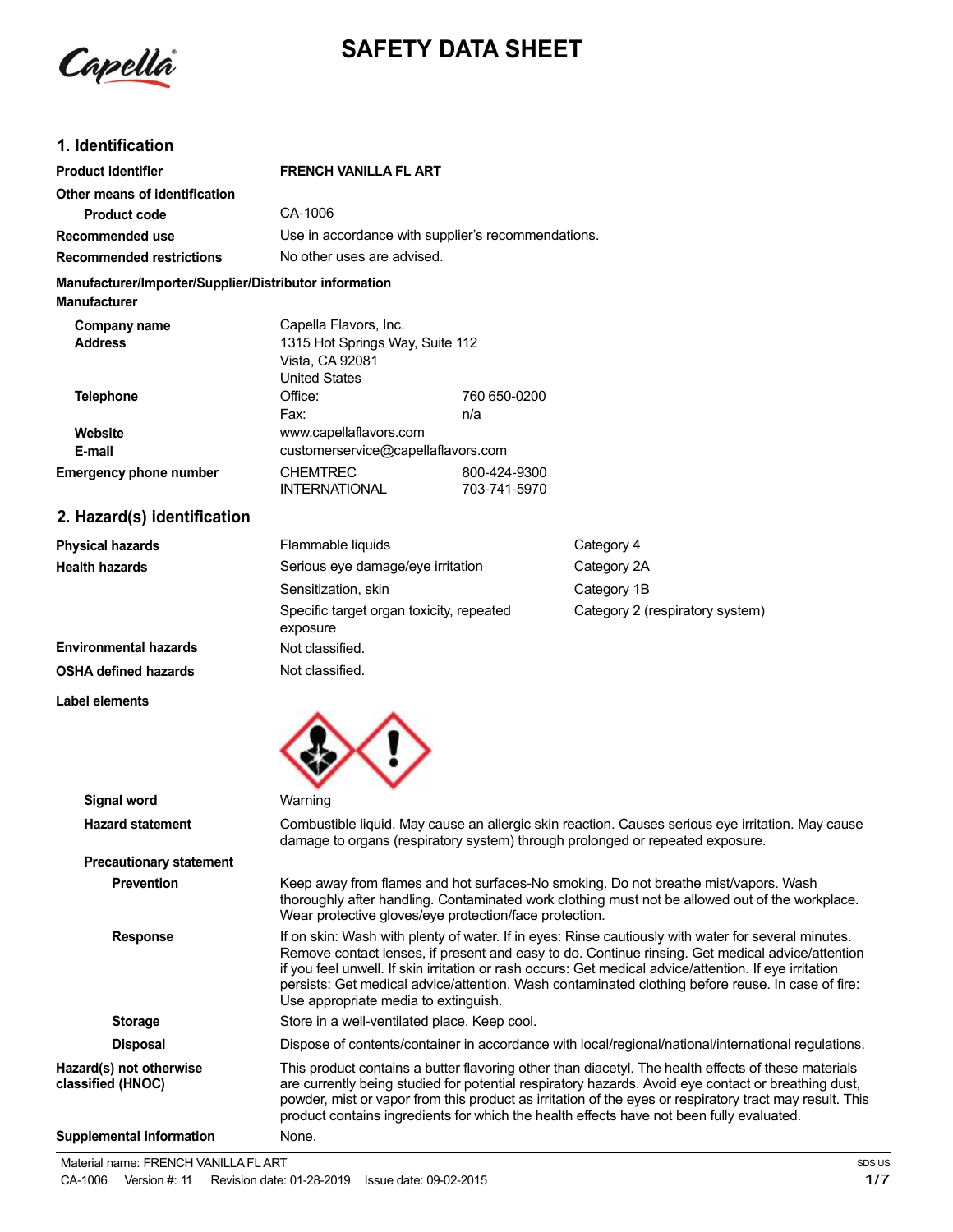# **3. Composition/information on ingredients**

#### **Mixtures**

| <b>Chemical name</b>                         | Common name and synonyms                                                                                                                                                                               | <b>CAS number</b> | %         |
|----------------------------------------------|--------------------------------------------------------------------------------------------------------------------------------------------------------------------------------------------------------|-------------------|-----------|
| <b>PROPYLENE GLYCOL</b><br><b>NFI</b>        | <b>NOM</b>                                                                                                                                                                                             | 57-55-6           | $70 - 80$ |
| VANILLIN #234                                |                                                                                                                                                                                                        | 121-33-5          | $5 - 10$  |
| ETHYL MALTOL<br>NOM #169                     |                                                                                                                                                                                                        | 4940-11-8         | $3 - 5$   |
| ETHYL VANILLIN #296                          |                                                                                                                                                                                                        | 121-32-4          | $3 - 5$   |
| PENTANEDIONE, 2,3 (ACETYL<br>PROPIONYL) #205 |                                                                                                                                                                                                        | 600-14-6          | $1 - 3$   |
| Other components below reportable levels     |                                                                                                                                                                                                        |                   | $5 - 10$  |
|                                              | *Designates that a specific chemical identity and/or percentage of composition has been withheld as a trade secret.                                                                                    |                   |           |
| 4. First-aid measures                        |                                                                                                                                                                                                        |                   |           |
| <b>Inhalation</b>                            | Remove victim to fresh air and keep at rest in a position comfortable for breathing. If experiencing<br>respiratory symptoms: Call a poison center or doctor/physician.                                |                   |           |
| <b>Skin contact</b>                          | Remove contaminated clothing immediately and wash skin with soap and water. In case of<br>eczema or other skin disorders: Seek medical attention and take along these instructions.                    |                   |           |
| Eye contact                                  | Immediately flush eyes with plenty of water for at least 15 minutes. Remove contact lenses, if<br>present and easy to do. Continue rinsing. Get medical attention if irritation develops and persists. |                   |           |
| Ingestion                                    | Rinse mouth. Get medical attention if symptoms occur.                                                                                                                                                  |                   |           |

Severe eye irritation. Symptoms may include stinging, tearing, redness, swelling, and blurred vision. May cause an allergic skin reaction. Dermatitis. Rash. Prolonged exposure may cause chronic effects.

Provide general supportive measures and treat symptomatically. In case of shortness of breath, give oxygen. Keep victim warm. Keep victim under observation. Symptoms may be delayed.

If you feel unwell, seek medical advice (show the label where possible). Ensure that medical personnel are aware of the material(s) involved, and take precautions to protect themselves. Wash contaminated clothing before reuse.

# **5. Fire-fighting measures**

**symptoms/effects, acute and**

**Indication of immediate medical attention and special**

**Most important**

**treatment needed General information**

**delayed**

| Suitable extinguishing media                                     | Water fog. Alcohol resistant foam. Dry chemical powder. Carbon dioxide (CO2).                                                                                     |
|------------------------------------------------------------------|-------------------------------------------------------------------------------------------------------------------------------------------------------------------|
| Unsuitable extinguishing<br>media                                | Do not use water jet as an extinguisher, as this will spread the fire.                                                                                            |
| Specific hazards arising from<br>the chemical                    | The product is combustible, and heating may generate vapors which may form explosive vapor/air<br>mixtures. During fire, gases hazardous to health may be formed. |
| Special protective equipment<br>and precautions for firefighters | Self-contained breathing apparatus and full protective clothing must be worn in case of fire.                                                                     |
| <b>Fire fighting</b><br>equipment/instructions                   | In case of fire and/or explosion do not breathe fumes. Move containers from fire area if you can do<br>so without risk.                                           |
| <b>Specific methods</b>                                          | Use standard firefighting procedures and consider the hazards of other involved materials.                                                                        |
| General fire hazards                                             | Combustible liquid.                                                                                                                                               |

### **6. Accidental release measures**

**Personal precautions, protective equipment and emergency procedures**

Keep unnecessary personnel away. Keep people away from and upwind of spill/leak. Eliminate all ignition sources (no smoking, flares, sparks, or flames in immediate area). Wear appropriate protective equipment and clothing during clean-up. Do not breathe mist/vapors. Avoid inhalation of vapor, fumes, dust and/or mist from the spilled material. Do not touch damaged containers or spilled material unless wearing appropriate protective clothing. Ensure adequate ventilation. Local authorities should be advised if significant spillages cannot be contained. For personal protection, see section 8 of the SDS.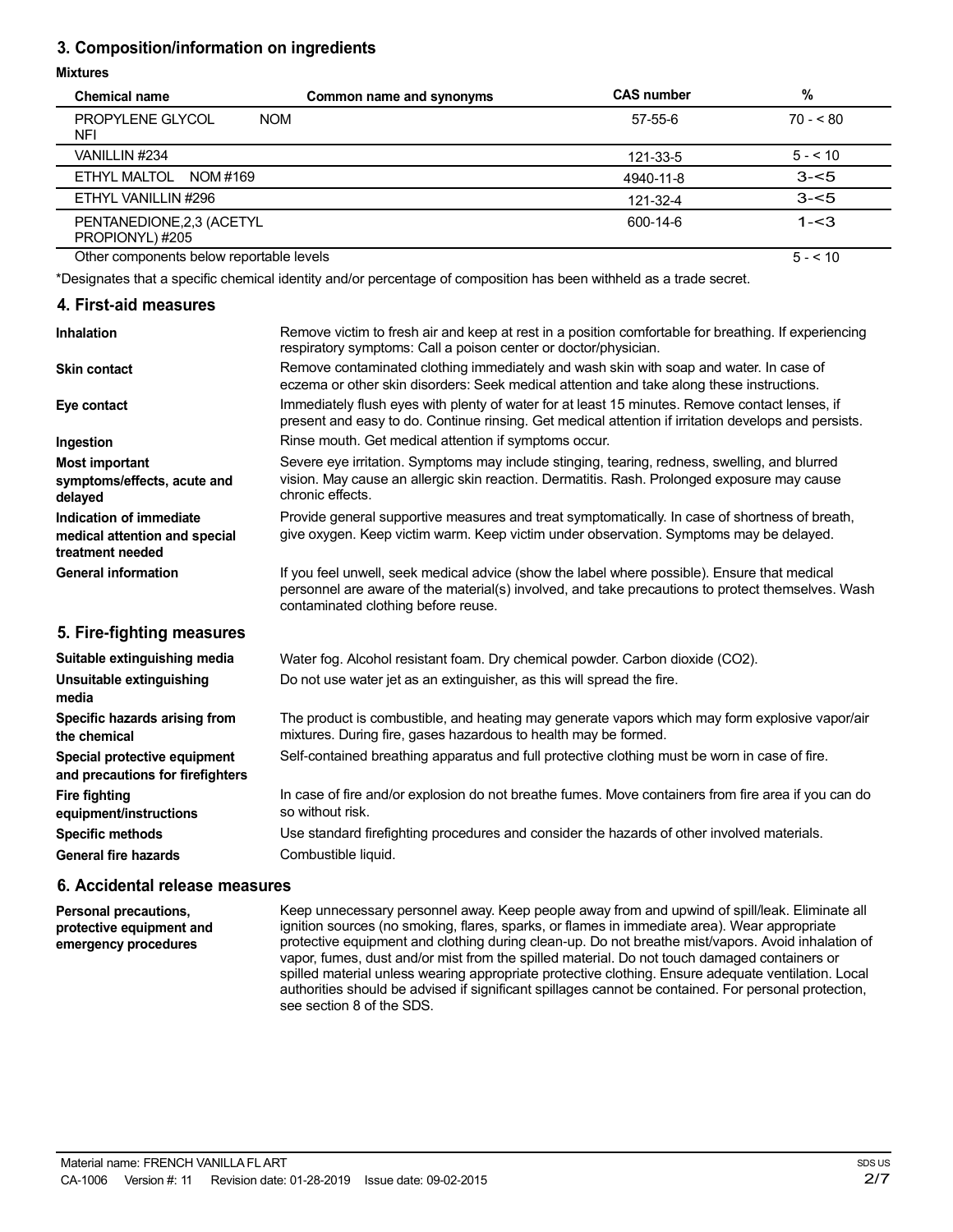| <b>Methods and materials for</b><br>containment and cleaning up | Use water spray to reduce vapors or divert vapor cloud drift. Eliminate all ignition sources (no<br>smoking, flares, sparks, or flames in immediate area). Keep combustibles (wood, paper, oil, etc.)<br>away from spilled material.                                                                                                              |
|-----------------------------------------------------------------|---------------------------------------------------------------------------------------------------------------------------------------------------------------------------------------------------------------------------------------------------------------------------------------------------------------------------------------------------|
|                                                                 | Large Spills: Stop the flow of material, if this is without risk. Dike the spilled material, where this is<br>possible. Use a non-combustible material like vermiculite, sand or earth to soak up the product<br>and place into a container for later disposal. Following product recovery, flush area with water.                                |
|                                                                 | Small Spills: Absorb with earth, sand or other non-combustible material and transfer to containers<br>for later disposal. Wipe up with absorbent material (e.g. cloth, fleece). Clean surface thoroughly to<br>remove residual contamination.                                                                                                     |
|                                                                 | Never return spills to original containers for re-use. For waste disposal, see section 13 of the SDS.                                                                                                                                                                                                                                             |
| <b>Environmental precautions</b>                                | Avoid discharge into drains, water courses or onto the ground.                                                                                                                                                                                                                                                                                    |
| 7. Handling and storage                                         |                                                                                                                                                                                                                                                                                                                                                   |
| Precautions for safe handling                                   | Keep away from open flames, hot surfaces and sources of ignition. When using do not smoke. Do<br>not breathe mist/vapors. Avoid contact with eyes, skin, and clothing. Avoid prolonged exposure.<br>Use only outdoors or in a well-ventilated area. Wear appropriate personal protective equipment.<br>Observe good industrial hygiene practices. |
| Conditions for safe storage,<br>including any incompatibilities | Store locked up. Keep away from heat, sparks and open flame. Store in a cool, dry place out of<br>direct sunlight. Store in tightly closed container. Store in a well-ventilated place. Keep in an area<br>equipped with sprinklers. Store away from incompatible materials (see Section 10 of the SDS).                                          |

# **8. Exposure controls/personal protection**

#### **Occupational exposure limits**

The following constituents are the only constituents of the product which have a PEL, TLV or other recommended exposure limit. At this time, the other constituents have no known exposure limits.

# **US. Workplace Environmental Exposure Level (WEEL) Guides**

| <b>Components</b>                         | <b>Type</b>                                                                                                                                                                                                                                                                                                                                                                                 | Value       | Form     |
|-------------------------------------------|---------------------------------------------------------------------------------------------------------------------------------------------------------------------------------------------------------------------------------------------------------------------------------------------------------------------------------------------------------------------------------------------|-------------|----------|
| PROPYLENE GLYCOL<br>NOM NFI (CAS 57-55-6) | <b>TWA</b>                                                                                                                                                                                                                                                                                                                                                                                  | 10 mg/m3    | Aerosol. |
| VANILLIN #234 (CAS<br>$121 - 33 - 5$      | <b>TWA</b>                                                                                                                                                                                                                                                                                                                                                                                  | 10 mg/m $3$ |          |
| <b>Biological limit values</b>            | No biological exposure limits noted for the ingredient(s).                                                                                                                                                                                                                                                                                                                                  |             |          |
| Appropriate engineering<br>controls       | Good general ventilation should be used. Ventilation rates should be matched to conditions. If<br>applicable, use process enclosures, local exhaust ventilation, or other engineering controls to<br>maintain airborne levels below recommended exposure limits. If exposure limits have not been<br>established, maintain airborne levels to an acceptable level. Provide eyewash station. |             |          |
|                                           | Individual protection measures, such as personal protective equipment                                                                                                                                                                                                                                                                                                                       |             |          |
| Eye/face protection                       | Chemical respirator with organic vapor cartridge and full facepiece.                                                                                                                                                                                                                                                                                                                        |             |          |
| <b>Skin protection</b>                    |                                                                                                                                                                                                                                                                                                                                                                                             |             |          |
| Hand protection                           | Wear appropriate chemical resistant gloves.                                                                                                                                                                                                                                                                                                                                                 |             |          |
| <b>Other</b>                              | Wear appropriate chemical resistant clothing. Use of an impervious apron is recommended.                                                                                                                                                                                                                                                                                                    |             |          |
| <b>Respiratory protection</b>             | Chemical respirator with organic vapor cartridge and full facepiece.                                                                                                                                                                                                                                                                                                                        |             |          |
| <b>Thermal hazards</b>                    | Wear appropriate thermal protective clothing, when necessary.                                                                                                                                                                                                                                                                                                                               |             |          |
| General hygiene<br>considerations         | When using do not smoke. Always observe good personal hygiene measures, such as washing<br>after handling the material and before eating, drinking, and/or smoking. Routinely wash work<br>clothing and protective equipment to remove contaminants. Contaminated work clothing should not<br>be allowed out of the workplace.                                                              |             |          |

# **9. Physical and chemical properties**

| Appearance            |                |
|-----------------------|----------------|
| <b>Physical state</b> | Liquid.        |
| Form                  | Liquid.        |
| Color                 | Not available. |
| Odor                  | Not available. |
| <b>Odor threshold</b> | Not available. |
| рH                    | Not available. |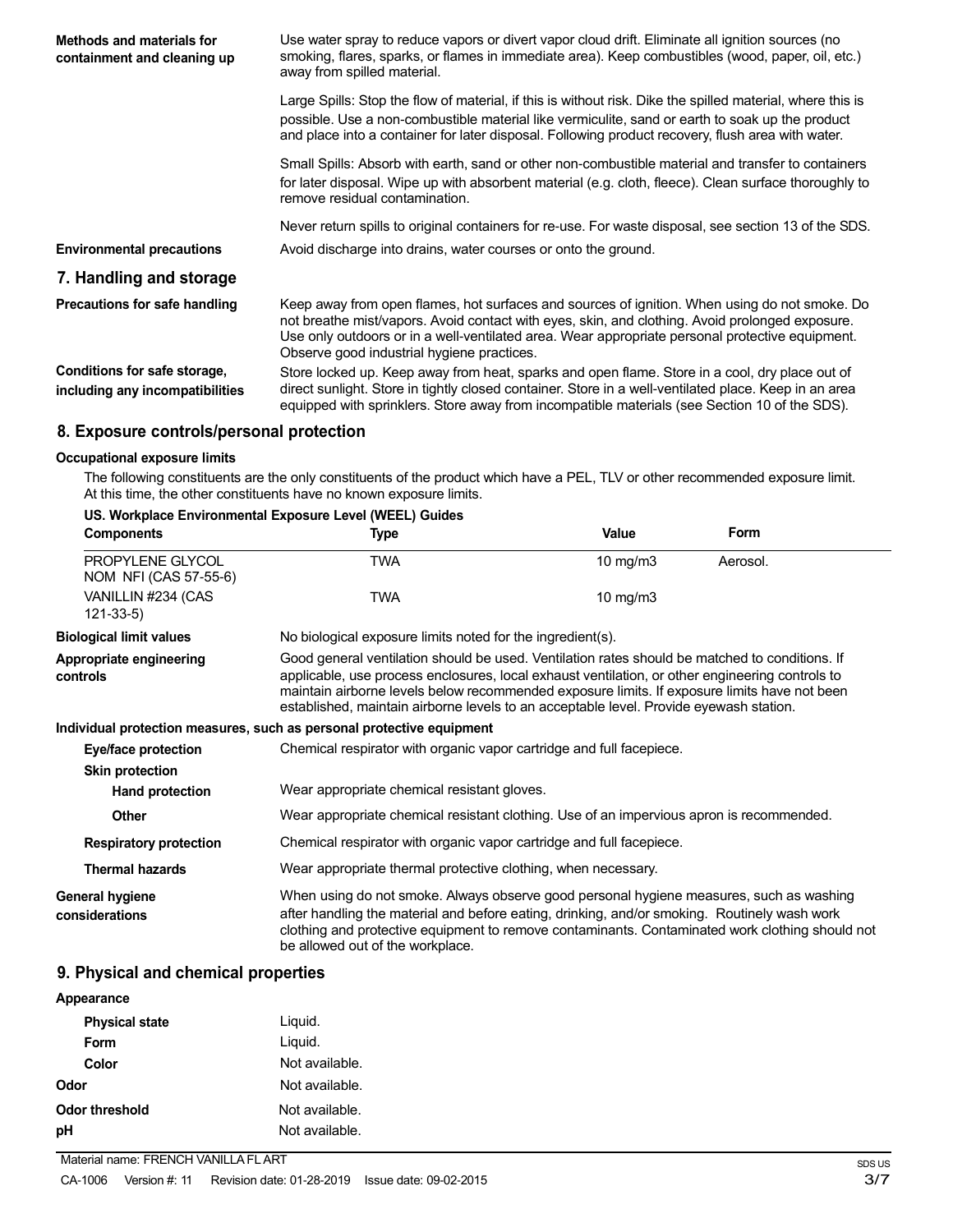| Melting point/freezing point                                                       | -74.2 $\degree$ F (-59 $\degree$ C) estimated                                                                                                                            |
|------------------------------------------------------------------------------------|--------------------------------------------------------------------------------------------------------------------------------------------------------------------------|
| Initial boiling point and boiling<br>range                                         | 370.76 °F (188.2 °C) estimated                                                                                                                                           |
| <b>Flash point</b>                                                                 | 198.1 °F (92.3 °C)                                                                                                                                                       |
| <b>Evaporation rate</b>                                                            | Not available.                                                                                                                                                           |
| Flammability (solid, gas)                                                          | Not applicable.                                                                                                                                                          |
| Upper/lower flammability or explosive limits                                       |                                                                                                                                                                          |
| <b>Flammability limit - lower</b><br>$(\%)$                                        | Not available.                                                                                                                                                           |
| <b>Flammability limit - upper</b><br>$(\%)$                                        | Not available.                                                                                                                                                           |
| Explosive limit - lower (%)                                                        | Not available.                                                                                                                                                           |
| Explosive limit - upper (%)                                                        | Not available.                                                                                                                                                           |
| Vapor pressure                                                                     | 0.15 hPa estimated                                                                                                                                                       |
| Vapor density                                                                      | Not available.                                                                                                                                                           |
| <b>Relative density</b>                                                            | Not available.                                                                                                                                                           |
| Solubility(ies)                                                                    |                                                                                                                                                                          |
| <b>Solubility (water)</b>                                                          | Not available.                                                                                                                                                           |
| <b>Partition coefficient</b><br>(n-octanol/water)                                  | Not available.                                                                                                                                                           |
| <b>Auto-ignition temperature</b>                                                   | 700 °F (371.11 °C) estimated                                                                                                                                             |
| <b>Decomposition temperature</b>                                                   | Not available.                                                                                                                                                           |
| <b>Viscosity</b>                                                                   | Not available.                                                                                                                                                           |
| <b>Other information</b>                                                           |                                                                                                                                                                          |
| <b>Explosive properties</b>                                                        | Not explosive.                                                                                                                                                           |
| <b>Flammability class</b>                                                          | Combustible IIIA estimated                                                                                                                                               |
| <b>Oxidizing properties</b>                                                        | Not oxidizing.                                                                                                                                                           |
| <b>Refractive index</b>                                                            | 1.434 - 1.464                                                                                                                                                            |
| <b>Specific gravity</b>                                                            | $1.04 - 1.08$                                                                                                                                                            |
| 10. Stability and reactivity                                                       |                                                                                                                                                                          |
| <b>Reactivity</b>                                                                  | The product is stable and non-reactive under normal conditions of use, storage and transport.                                                                            |
| <b>Chemical stability</b>                                                          | Material is stable under normal conditions.                                                                                                                              |
| <b>Possibility of hazardous</b><br>reactions                                       | No dangerous reaction known under conditions of normal use.                                                                                                              |
| <b>Conditions to avoid</b>                                                         | Keep away from heat, hot surfaces, sparks, open flames and other ignition sources. Avoid<br>temperatures exceeding the flash point. Contact with incompatible materials. |
| Incompatible materials                                                             | Strong oxidizing agents.                                                                                                                                                 |
| <b>Hazardous decomposition</b><br>products                                         | No hazardous decomposition products are known.                                                                                                                           |
| 11. Toxicological information                                                      |                                                                                                                                                                          |
| Information on likely routes of exposure                                           |                                                                                                                                                                          |
| Inhalation                                                                         | May cause irritation to the respiratory system. Prolonged inhalation may be harmful.                                                                                     |
| <b>Skin contact</b>                                                                | May cause an allergic skin reaction.                                                                                                                                     |
| Eye contact                                                                        | Causes serious eye irritation.                                                                                                                                           |
| Ingestion                                                                          | Expected to be a low ingestion hazard.                                                                                                                                   |
| Symptoms related to the<br>physical, chemical and<br>toxicological characteristics | Severe eye irritation. Symptoms may include stinging, tearing, redness, swelling, and blurred<br>vision. May cause an allergic skin reaction. Dermatitis. Rash.          |

# **Information on toxicological effects Acute toxicity** Not available. **Skin corrosion/irritation Prolonged skin contact may cause temporary irritation.**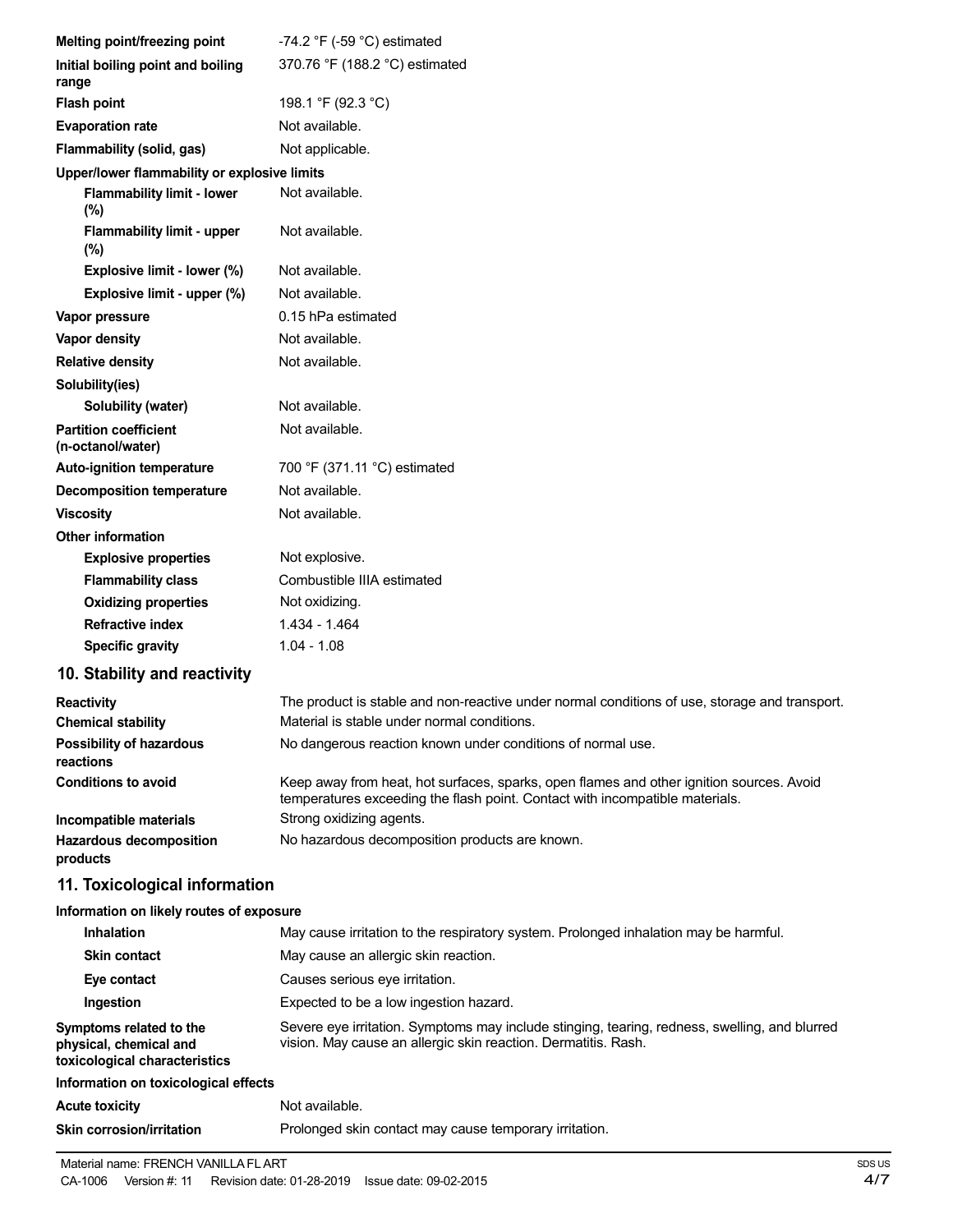| Serious eye damage/eye<br>irritation                   | Causes serious eye irritation.                                                                                                                                                                                         |  |
|--------------------------------------------------------|------------------------------------------------------------------------------------------------------------------------------------------------------------------------------------------------------------------------|--|
| Respiratory or skin sensitization                      |                                                                                                                                                                                                                        |  |
| <b>Respiratory sensitization</b>                       | Not a respiratory sensitizer.                                                                                                                                                                                          |  |
| <b>Skin sensitization</b>                              | May cause an allergic skin reaction.                                                                                                                                                                                   |  |
| Germ cell mutagenicity                                 | No data available to indicate product or any components present at greater than 0.1% are<br>mutagenic or genotoxic.                                                                                                    |  |
| Carcinogenicity                                        | Not classifiable as to carcinogenicity to humans.                                                                                                                                                                      |  |
| IARC Monographs. Overall Evaluation of Carcinogenicity |                                                                                                                                                                                                                        |  |
| Not listed.                                            |                                                                                                                                                                                                                        |  |
|                                                        | OSHA Specifically Regulated Substances (29 CFR 1910.1001-1052)                                                                                                                                                         |  |
| Not regulated.                                         |                                                                                                                                                                                                                        |  |
| Not listed.                                            | US. National Toxicology Program (NTP) Report on Carcinogens                                                                                                                                                            |  |
| <b>Reproductive toxicity</b>                           | This product is not expected to cause reproductive or developmental effects.                                                                                                                                           |  |
| Specific target organ toxicity -<br>single exposure    | Not classified.                                                                                                                                                                                                        |  |
| Specific target organ toxicity -<br>repeated exposure  | May cause damage to organs (respiratory system) through prolonged or repeated exposure.                                                                                                                                |  |
| <b>Aspiration hazard</b>                               | Not an aspiration hazard.                                                                                                                                                                                              |  |
| <b>Chronic effects</b>                                 | Prolonged inhalation may be harmful. May cause damage to organs through prolonged or<br>repeated exposure.                                                                                                             |  |
| 12. Ecological information                             |                                                                                                                                                                                                                        |  |
| <b>Ecotoxicity</b>                                     | The product is not classified as environmentally hazardous. However, this does not exclude the<br>possibility that large or frequent spills can have a harmful or damaging effect on the environment.                  |  |
| Persistence and degradability                          | No data is available on the degradability of any ingredients in the mixture.                                                                                                                                           |  |
| <b>Bioaccumulative potential</b>                       |                                                                                                                                                                                                                        |  |
| Partition coefficient n-octanol / water (log Kow)      |                                                                                                                                                                                                                        |  |
| ETHYL VANILLIN #296<br>PROPYLENE GLYCOL                | 1.61<br>NOM NFI<br>$-0.92$                                                                                                                                                                                             |  |
| VANILLIN #234                                          | 1.37                                                                                                                                                                                                                   |  |
| <b>Mobility in soil</b>                                | No data available.                                                                                                                                                                                                     |  |
| Other adverse effects                                  | No other adverse environmental effects (e.g. ozone depletion, photochemical ozone creation                                                                                                                             |  |
|                                                        | potential, endocrine disruption, global warming potential) are expected from this component.                                                                                                                           |  |
| 13. Disposal considerations                            |                                                                                                                                                                                                                        |  |
| <b>Disposal instructions</b>                           | Collect and reclaim or dispose in sealed containers at licensed waste disposal site. Dispose of<br>contents/container in accordance with local/regional/national/international regulations.                            |  |
| <b>Local disposal regulations</b>                      | Dispose in accordance with all applicable regulations.                                                                                                                                                                 |  |
| Hazardous waste code                                   | The waste code should be assigned in discussion between the user, the producer and the waste<br>disposal company.                                                                                                      |  |
| Waste from residues / unused<br>products               | Dispose of in accordance with local regulations. Empty containers or liners may retain some<br>product residues. This material and its container must be disposed of in a safe manner (see:<br>Disposal instructions). |  |
| <b>Contaminated packaging</b>                          | Since emptied containers may retain product residue, follow label warnings even after container is<br>emptied. Empty containers should be taken to an approved waste handling site for recycling or<br>disposal.       |  |
| 14. Transport information                              |                                                                                                                                                                                                                        |  |
| <b>DOT</b>                                             |                                                                                                                                                                                                                        |  |
|                                                        |                                                                                                                                                                                                                        |  |

Not regulated as dangerous goods.

**IATA**

Not regulated as dangerous goods.

# **IMDG**

Not regulated as dangerous goods.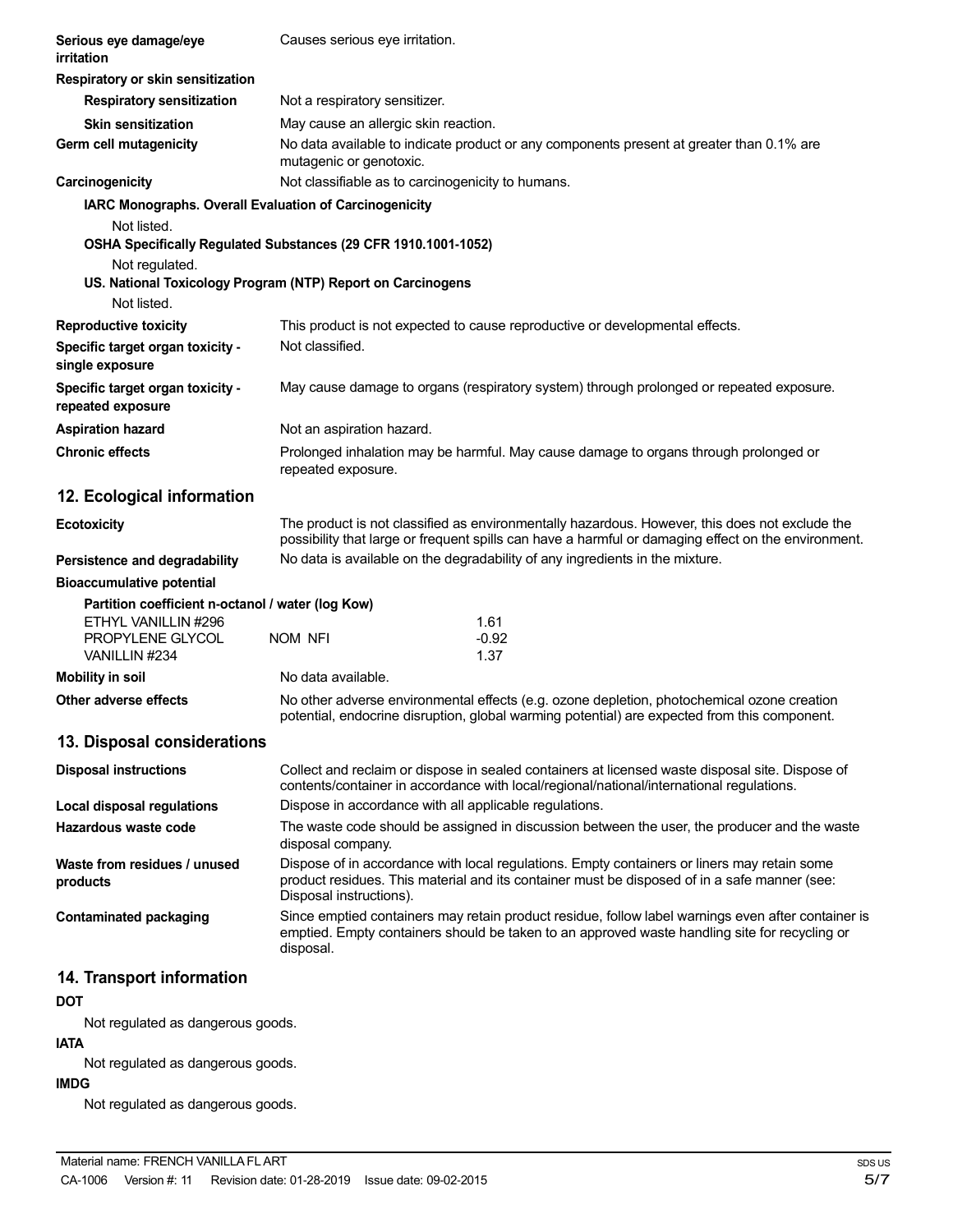# **15. Regulatory information**

**US federal regulations**

This product is a "Hazardous Chemical" as defined by the OSHA Hazard Communication Standard, 29 CFR 1910.1200.

#### **Toxic Substances Control Act (TSCA)**

**TSCA Section 12(b) Export Notification (40 CFR 707, Subpt. D)**

Not regulated.

#### **CERCLA Hazardous Substance List (40 CFR 302.4)**

Not listed.

# **SARA 304 Emergency release notification**

Not regulated.

# **OSHA Specifically Regulated Substances (29 CFR 1910.1001-1052)**

Not regulated.

#### **Superfund Amendments and Reauthorization Act of 1986 (SARA)**

**SARA 302 Extremely hazardous substance**

Not listed.

**SARA 311/312 Hazardous** No (Exempt) **chemical SARA 313 (TRI reporting)** Not regulated.

#### **Other federal regulations**

**Clean Air Act (CAA) Section 112 Hazardous Air Pollutants (HAPs) List**

Not regulated.

#### **Clean Air Act (CAA) Section 112(r) Accidental Release Prevention (40 CFR 68.130)**

Not regulated.

**Safe Drinking Water Act** Not regulated. **(SDWA)**

#### **FEMA Priority Substances Respiratory Health and Safety in the Flavor Manufacturing Workplace**

PENTANEDIONE, 2,3 (ACETYL PROPIONYL) #205 High priority (CAS 600-14-6)

#### **US state regulations**

#### **California Proposition 65**

California Safe Drinking Water and Toxic Enforcement Act of 1986 (Proposition 65): This material is not known to contain any chemicals currently listed as carcinogens or reproductive toxins. For more information go to www.P65Warnings.ca.gov.

#### **International Inventories**

| Country(s) or region | Inventory name                                                            | On inventory (yes/no)* |
|----------------------|---------------------------------------------------------------------------|------------------------|
| Australia            | Australian Inventory of Chemical Substances (AICS)                        | Yes                    |
| Canada               | Domestic Substances List (DSL)                                            | Yes                    |
| Canada               | Non-Domestic Substances List (NDSL)                                       | No                     |
| China                | Inventory of Existing Chemical Substances in China (IECSC)                | Yes                    |
| Europe               | European Inventory of Existing Commercial Chemical<br>Substances (EINECS) | Yes                    |
| Europe               | European List of Notified Chemical Substances (ELINCS)                    | No                     |
| Japan                | Inventory of Existing and New Chemical Substances (ENCS)                  | Yes                    |
| Korea                | Existing Chemicals List (ECL)                                             | No                     |
| New Zealand          | New Zealand Inventory                                                     | Yes                    |
| Philippines          | Philippine Inventory of Chemicals and Chemical Substances<br>(PICCS)      | Yes                    |
| Taiwan               | Taiwan Chemical Substance Inventory (TCSI)                                | Yes                    |